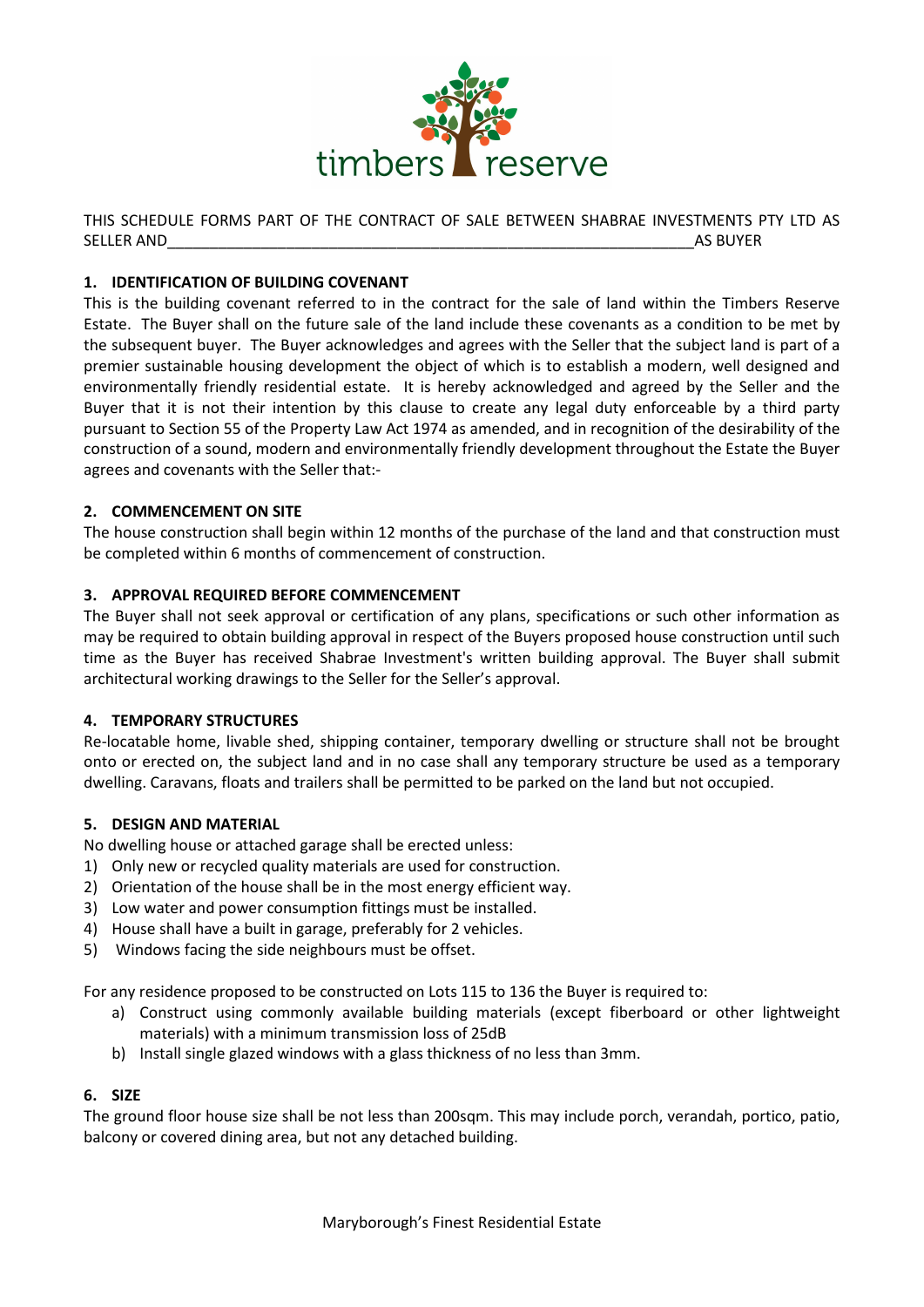

## **7. STYLE**

#### Roofing

Roof materials are to be modern and sensitive to the Queensland environment, both in material and colour. The Buyer shall not use industrial profiles such as klip-lok or longline. The roof pitch shall be at least 17 degrees. Other roof styles shall be approved by the Timbers Reserve design experts providing architectural merit can be demonstrated. Flashings, gutters and downpipes shall be painted in complementary colours to the building. Leaf excluding rainwater heads shall be installed.

### House

The Buyer shall not replicate the look of a house on the same street and shall endeavor to bring original ideas to the development. The Buyer is encouraged to integrate the following features to improve the street appeal of the building:

- Skillion roof; gable ends, corbelling and finials; panel lift garage doors; increased roof height; entry Portico or verandah.
- The corner lot buildings shall have a façade to face both streets for the purpose of preserving the street appeal of the estate.

### **8. SHEDS AND GARAGES**

Sheds must be built in accordance to the Council's approved specifications. Sheds shall be set back from the fence at least the same distance as the height of the shed or garage, where shadowing of neighbours may occur. Adjoining neighbours may agree in writing to vary this clause to allow the shed to be constructed closer to the boundary as approved by the Council. No sheds are permitted in front of the property. The shed must match the colour of the main dwelling.

### **9. FENCING COVENANT**

Whilst Shabrae Investments remains the owner of any land adjoining the land hereby agreed to be sold, the Buyer shall not require Timbers Reserve to contribute to the construction of any dividing fence between the land hereby agreed to be sold and such adjoining land. Fence shall have the following features:

- Be fauna friendly, using no barbed wire or electric fence;
- Any front fences are to be constructed with a rural or pool style theme;
- Block-out fences are not permitted in front of the building alignment.

### **10. LANDSCAPING**

Landscaping is to be completed within 3 months of practical completion of the main dwelling, incorporating at least 5 shade trees, 20 shrubs and 20 ground covers. A list of recommended native plants is available in the Fraser Coast planning scheme or the Timbers Reserve vegetation plan. The Buyer shall not cut or fill the land more than 500mm or erect any structure that diverts rainwater to the neighbouring property or causes it to pool in their property.

### **11. CONTINUING MAINTENANCE**

The Buyer shall maintain the landscaping and lawns within the Land and that part of the landscaping which extends from the street alignment to the curb. Should Timbers Reserve notify the Buyer that slashing, maintaining or clearing of the Land is necessary to maintain the tidy presentation of the Land; the Buyer shall carry out the works within 14 days. If the Buyer fails to comply with the request to slash, maintain or clean the Land, the Seller may employ a contractor to carry out the slashing, maintaining or clearing and the Buyer shall pay the Seller for the costs incurred by the Seller relating thereto.